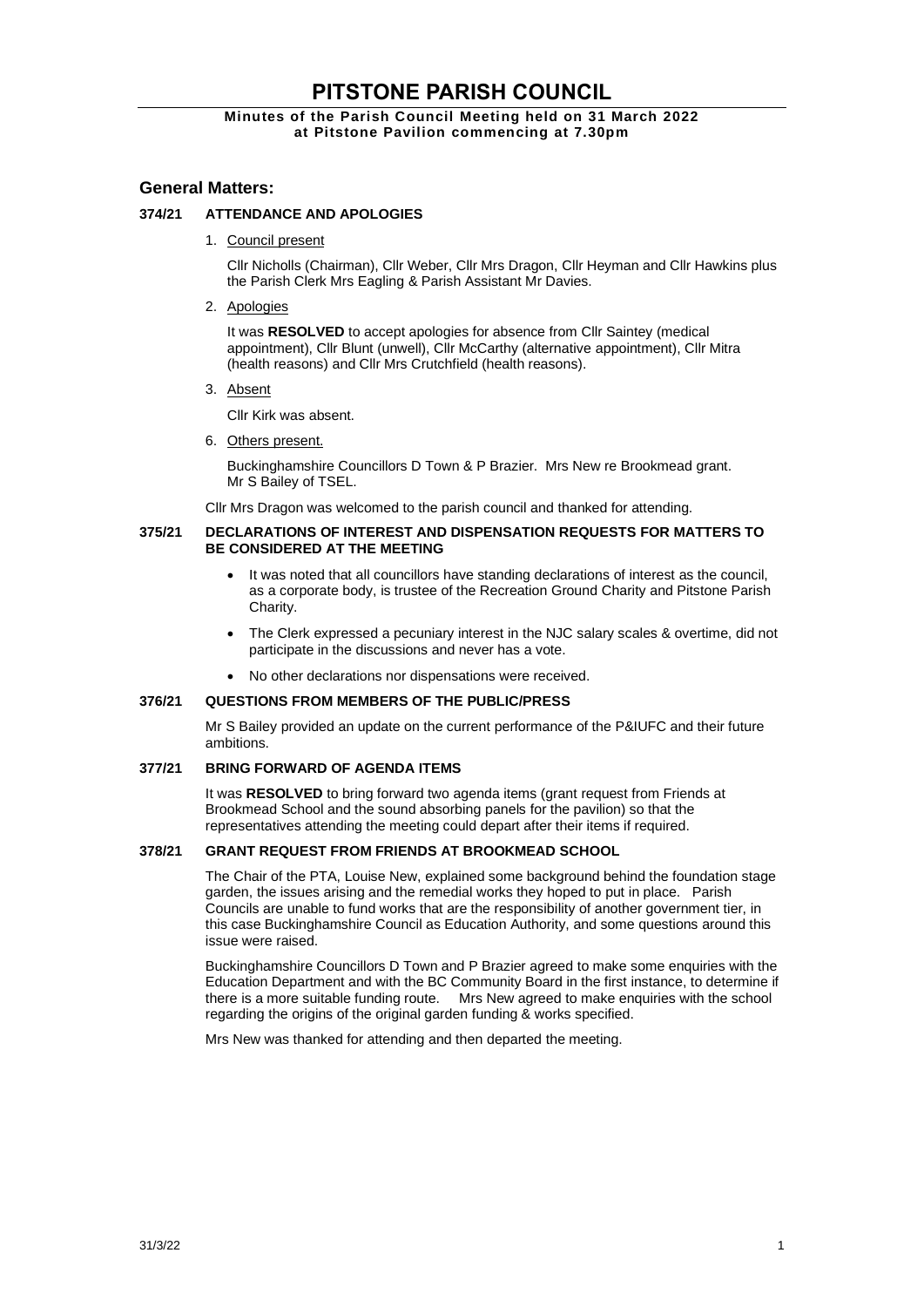#### **379/21 SOUND ABSORBING PANELS FOR PAVILION**

- 3. It was **RESOLVED** to appoint SoundSorba to supply sound absorbing panels suitable for mounting onto the ceiling in the community room at the pavilion, approximate cost £996 + VAT.
- 4. It was **RESOLVED** to order Adobo colour to match the ceiling colour as closely as possible.
- 5. It was **RESOLVED** to compare costs of (a) 4 large panels + moving 2 PIR sensors and (b) 6 panels & no need to relocate the ceiling sensors.
- 6. It was **RESOLVED** to also approve installation of the panels by a local contractor.
- 7. Once installed, if the sound improvements were not sufficient, further panels could be considered for the walls.

## **380/21 QUESTIONS FOR, AND UPDATES FROM, BUCKINGHAMSHIRE COUNCILLORS**

Buckinghamshire Councillor Derek Town provided an update on the increase in children being offered their first choice of secondary school, the adoption of the new licencing policy (parish councils will now be notified of applications), private fostering, electric refuse vehicles, removal of illegally parked cars, grant support for struggling households, the prosecution of fly-tippers and the new protection for the Chiltern Beechwoods SAC.

Buckinghamshire Councillor Peter Brazier also provided an update on the council's support for Ukrainian refugees in the county.

#### **381/21 MINUTES OF THE MEETING held on 24/2/22**

It was **RESOLVED** that the draft minutes of the Pitstone Parish Council Meeting held on 24 February 2022 were a true and accurate record. The Chairman was duly authorised to sign them on behalf of the council.

# **382/21 CLERK'S REPORT ON MATTERS ARISING**

This section provides updates on issues that are ongoing. Resolutions cannot be passed on items in this section of the agenda as insufficient detail will have been provided to councillors to satisfy the legal requirements, therefore minor updates will only be noted. This information is provided to keep members of the public up to date on the various ongoing matters.

- 1. Where third parties are responsible
	- Castlemead Highways Issues (including Westfield Road): BC and TW liaising. Most TW remedials now complete (removal of advertising, 40mph post signs, some lighting issues and some extra remedials (including part of Warwick Road to be resurfaced) remaining) and BC hope to commenced proceedings to adopt these areas with an eta now March. Will supply copy of adoption certificate once finalised. BC speed monitoring strips to follow in approx. 3 months (also requires highway to have been adopted) – BC to supply new contact details as previous person that offered the strips has now retired . Phase V of Castlemead & business park to follow later.
	- Castlemead Lighting: PPC advised BC and TW that they would be willing to adopt any LED lighting if other conditions also met. Unable to adopt non-LED lighting & associated liability to upgrade due to SOX/SON being discontinued. PPC and DM at BC liaising re options for upgrading to LED and will advise in due course. Lighting issues to continue to be reported to TW unless adoption certificate received, then report to BC.
	- Castlemead Public Open Space Phase III: TW to transfer to BC. Latest delays caused by legal complications (original landowner requesting BC enter a Deed of Covenant). Review again April 2022.
	- Rushendon Furlong road marking: query raised with Buckinghamshire Council. Traffic Management advise that policy prevents road markings at this location. Development Management to supply a copy of the policy.
	- Rushendon Furlong Street Lighting: the parish council has agreed with Croudace to adopt the street lighting and illuminated bollards on provision that the stipulated conditions and contributions are met. BC to adopt highways prior to PPC adopting. Not on maintenance yet as unresolved sewerage issue. PPC not required to adopt until close of 12-months maintenance period. 12 Still resolving sewerage issues, will be few months yet.
	- Bellway Open Space & LEAP: PPC has agreed to adopt the open space within Vicarage Road post completion certificate being issued by BC & 2-year maintenance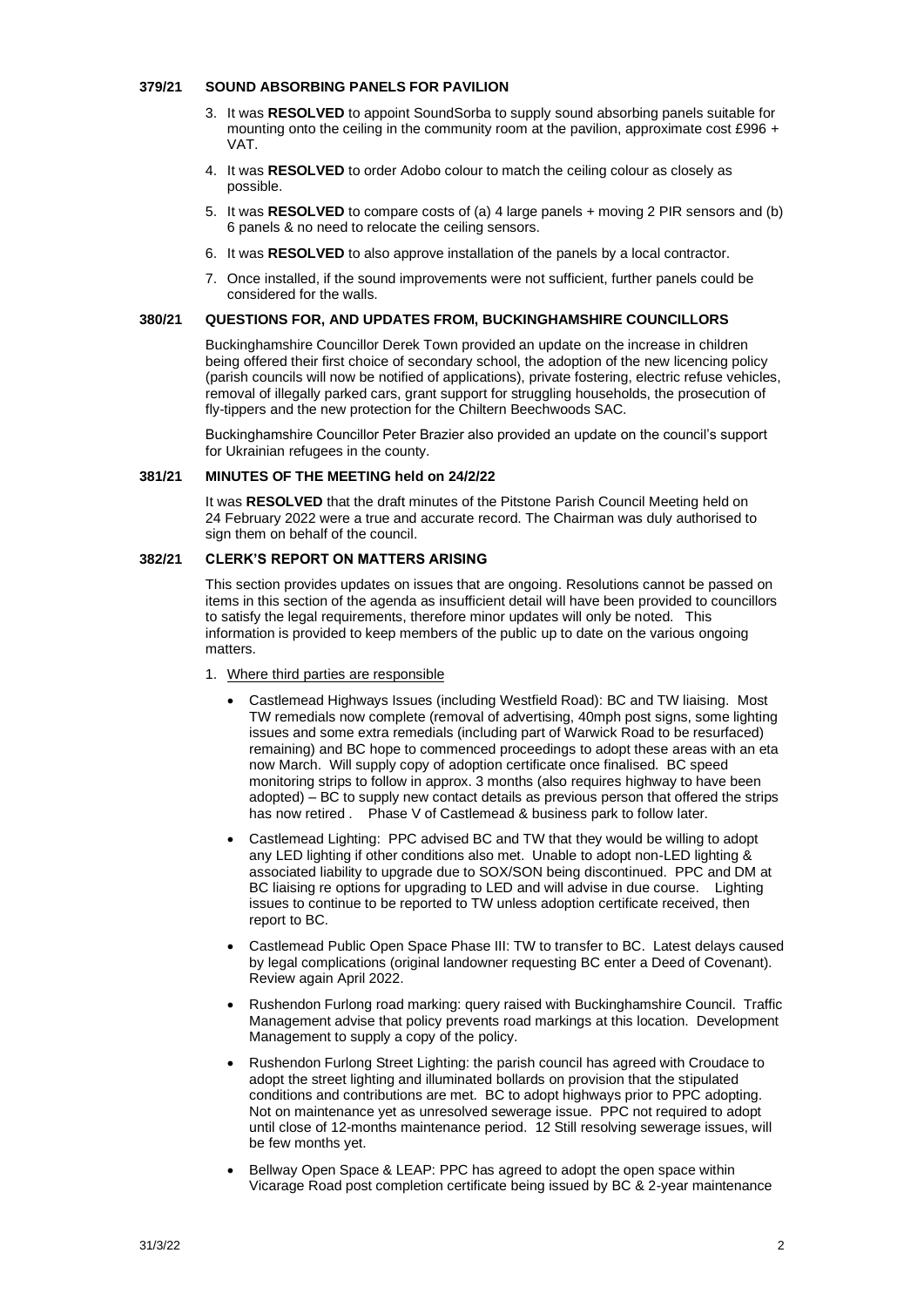period by developer. Playground was approved by BC in Sept 2020. S106 also provides for maintenance monies (£tbc). Eta therefore Sept 2022.

- Bellway Street Lighting: the parish council has resolved that it would be willing to adopt the street lighting within the development. BC to adopt internal highways (following 12m maintenance period) prior to PPC adopting lighting. See above, eta Oct 22. Bellway aware & preparing information.
- PDA: £74k towards enhancing existing local bus services (61 and 164) (asked BC to confirm what they intend to spend this on & how consulting) and £37k contribution to Pitstone Safety Scheme.
- PDA Lighting: The Parish Council has approved the one column on Vicarage Road opposite the new entrance (replaced previous column 4 from other side of road). UK Power Networks were due to connect on 10/2/22. Internal roads will be private and therefore no requirement to adopt lighting.
- PDA replacement car park: Illuminated car park will pass to the parish council along with the MUGA. Asked if column near vehicular access can be rotated 90 degrees to cover carriageway.
- PDA MUGA: Discussions continue with NKH and BC re remedial works. Playdale site visit 29/3/22.
- PDA commercial areas: NKH now submitted second set of planning applications to BC to try and convert use to residential.
- PDA open space: Transferring to "Ravensmoor (Pitstone) Management Co Ltd" and not Pitstone Parish Council. Asked for whole in fence between open space and PPC playground to be repaired.
- PDA public transport contribution: (£74,000.00) towards the enhancement of the existing local bus services through Pitstone (services 61 & 164). BC to confirm how they intend to spend these funds. Can't be used for community bus.
- Land off Westfield Road/'The Mounds': with Taylor Wimpey.
- TfB Issues: Reconstruction of Vicarage Road footpath from Tun Furlong towards Church Road added to capital footway program (eta 2024) Glebe Close, Queen Street and Albion Road carriageway resurfacing – complete Collapsed footpath in Queen Street - outstanding
- Marsworth Road resurfacing (no date visible) Cut back overgrowth along path from Westfield Road to Marsworth (being programmed)
- Safety Scheme works by Westfield Road junction: unable to progress until Westfield Road adopted by BC.
- Safety Scheme works along Marsworth Road: On hold until funding can be identified.
- Cycle Path to Tring station (HCC/CRT/BC): Canal & River Trust have developed some ideas for the cycle access improvements onto the towpath from Marshcroft Lane. They don't have any drawings to share at present. HCC trying to liaise with BC to discuss what they need to approach the developers to provide approval of the works as the agreement was tightly drawn between them and the developers (advised that it is not progressing very fast). HCC are pursuing investigations into increasing the verge grass cutting to make it a little easier for those walking to and from the Station.
- Aldbury flooding BC exploring expanding flood mitigation project to include run-off from Pitstone into Aldbury
- Mapping Rights of Way: Pitstone aspect of project being undertaken by local resident volunteer, 2026 deadline been abolished.
- Pitstone Memorial Hall Charity car park: PMH investigating with NKH.
- PAA investigating potential provision of water tap at site & will provide further details in due course so that PPC can apply for approval by National Trust
- Parking restrictions near quarry BC final adoption and response due shortly.
- B489 derestriction of B-road and 7.5 tonne limit: BC/TfB advised that this could not be considered until the proposed Ivinghoe freight strategy has been implemented.
- Party in the Park final documentation to be submitted June 2022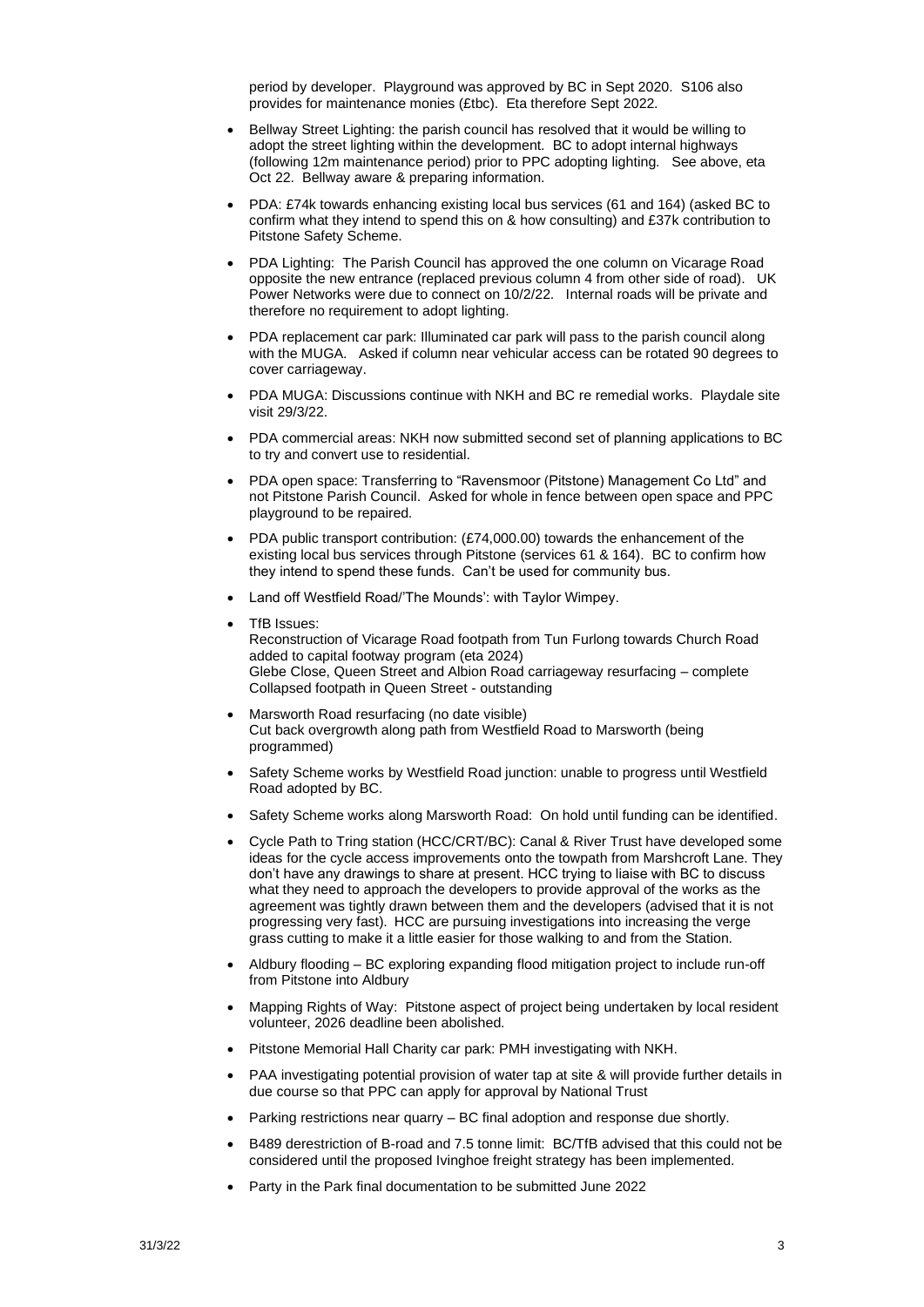- 2. Within the scope of the parish council:
	- Village web site: Cllr Nicholls creating Whistle Blowing/Safeguarding page.
	- Community Bus investigation: Believe BC holding £10k of funds for Sustainable Transport arising from Rushendon Furlong development, plus approx. £7k of funds that were unused from the shelter/rtpi project. Therefore approx. £17k available from BC.
	- Tennis/Netball/5-aside floodlit court: TLC to respond to the parish council.
	- MUGA bins/litter once facilities/land handed back to PPC may wish to consider additional litter bins for this location.
	- Double lane practice cricket nets  $-$  (a) planning application awaiting determination (b) occupational licence with I&PUCC.
	- Memorial Bench for Will Rutt, to be located at junction Glebe Close/Marsworth Road. VAHT granted permission. Residents advised. See agenda item.
	- Volunteer PPP Editor Editor currently exploring with Cllr Mitra.
	- Gutter & kitchen protection at pavilion being installed on 11/4/22.
	- Bus shelters on Westfield Road long term aspiration. TW previously refused permission. Revisit once BC adopted the highway.
	- Additional trees on Recreation Ground long term aspiration. Review once skate park and footways installed.
	- PAA long term aspiration for additional allotment land within the parish.
	- Volunteer of the Year to be presented to recipient at Annual Assembly.
	- Pavilion building all remedials undertaken, certificate issued and 12m retention payment released – project complete.
	- Annual Playground inspections booked, current eta 9/6/22.
	- Please refer to Sports & Leisure Committee minutes for full list of S&L related Matters Arising.
	- Pitstone Community Car Scheme no resolutions required this month.
	- Buckinghamshire Council open space waiting for response/offer from BC.
	- Pavilion proposals from P&IJFC and P&IUFC/TSEL waiting for response from both parties.
	- Town Lands Charity NDP land enquiry waiting for response from the Charity. BC confirmed that purchase of the land, and the provision of extra sports facilities upon it, would be permissible projects for a drawdown of S106 funding from the PDA application (£216,584 available).
	- NPower complaint waiting for response from NPower. Billing currently suspended.

## **383/21 CORRESPONDENCE**

The list of correspondence received was noted including the introductory letter from the new VAHT Neighbourhood Manager whose proposals were welcomed.

## **Committee Matters:**

## **384/21 PLANNING COMMITTEE**

1. Minutes

It was **RESOLVED** to note receipt of the draft minutes of the committee meeting that took place on 10/3/22.

2. Application Consultations

12 Williamson Way; 22/00704/APP; householder application for conversion of existing garage into habitable accommodation including changes to fenestration. No objections were received as a result of the notification program. It was **RESOLVED** to advise BC that the parish council wished to tender no objection to this application.

3. Decisions notified by Buckinghamshire Council.

None were notified ahead of the agenda, but one has now been received relating to 78 Marsworth Road, which will affect Orchard Way. It was **RESOLVED** to convene a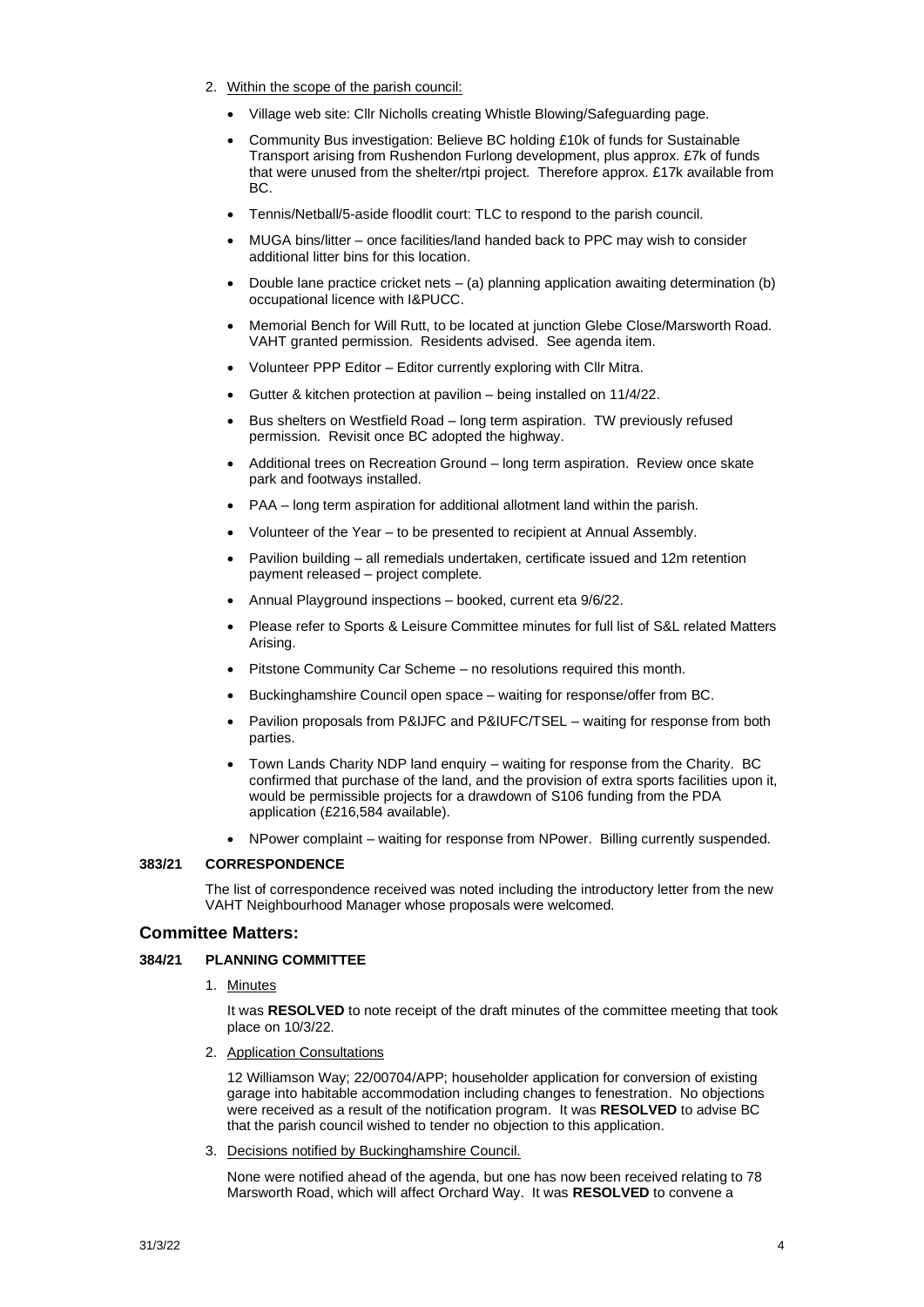planning committee meeting for 14 April 2022 ahead of the Sports & Leisure Committee meeting.

4. Applications outstanding with Buckinghamshire Council.

Rear of the Bell (Haldi), Land to The South of Marsworth Road and The West of Vicarage Way (PDA both commercial areas), 1 Beacon Court, Plot C on Westfield Road, Morton House at 9 Beacon Court, cricket practice nets on Pitstone Recreation Ground, 33 Chequers Lane, 50 Albion Road, Land to The South of Marsworth Road and The West of Vicarage Way (restaurant/pub site only), Land Adjacent to Allotment Gardens (nursery site only).

5. Enforcement outstanding with Buckinghamshire Council.

27 Campbell Lane (20/00443/CONB) – enforcement notice issued. Must be restored to original conditions by 1/2/2022 (also see appeal below).

6. Appeals outstanding

27 Campbell Lane; Enforcement ref: 20/00443/CONB, Appeal ref: 21/00078/ENFNOT; Planning Inspectorate Ref: APP/J0405/C/21/3285648. Appeal to be determined by Planning Inspectorate (PI) relating to the issue of the enforcement notice.

21/02999/APP, Construction 21 no. dwellings (8 flats and 13 houses), including associated works, car parking and landscaping, Land to The South of Marsworth Road and The West of Vicarage Way (the first application to turn the 2 x PDA commercial areas into residential). Appeal – non determination. No other information currently received.

- 7. Other
	- It was **RESOLVED** to check the status of the planning appeal for the PDA first application with the case officer as no initial paperwork had been received from the Planning Inspectorate.
	- It was **RESOLVED** to check that the PDA case offer had uploaded the parish council comments to the planning portal.
	- It was **RESOLVED** to note receipt of the new planning guidelines in relation to the Chiltern Beechwoods Special Area of Conservation. It was further **RESOLVED** to submit a further objection to the PDA applications based on these new guidelines.
	- It was **RESOLVED** to submit the same list of potential S106 sports and leisure users to Buckinghamshire Council for consideration, should they be minded approving the PDA applications.

#### **385/21 SPORTS AND LEISURE COMMITTEE AND RELATED MATTERS**

1. Minutes

It was **RESOLVED** to note receipt of the draft minutes of the committee meeting held on 10/3/22.

2. BT Analogue Switch Off

ACE have been unable to confirm if there are any implications for the parish council. It was **RESOLVED** to postpone any decision until BT could provide further information.

3. Roller Shutter service

It was **RESOLVED** to appoint Royal Industrial Doors to carry out the annual service of the roller shutters later this year. Approx. cost £195 + VAT. No service contract required.

- 4. Cold water at pavilion
	- It was noted that Anglian Water were attending site on Monday to conduct water quality tests.
	- It was noted that 2 x TMVs had failed. Enquiries being made with Ambivent as to whether still under guarantee. If not, it was **RESOLVED** to approve the quotation for replacement valves.
- 5. Tree works on the Recreation Ground

It was noted that the full quotation would follow next week, but to avoid delaying works further it was **RESOLVED** to approve the cost of minor remedial works to raise the bottom branches of the boundary trees by Groom Ground Maintenance so long as the cost was minimal. NB The parish council manages this land under its open space program on behalf of Pitstone Recreation Ground Charity.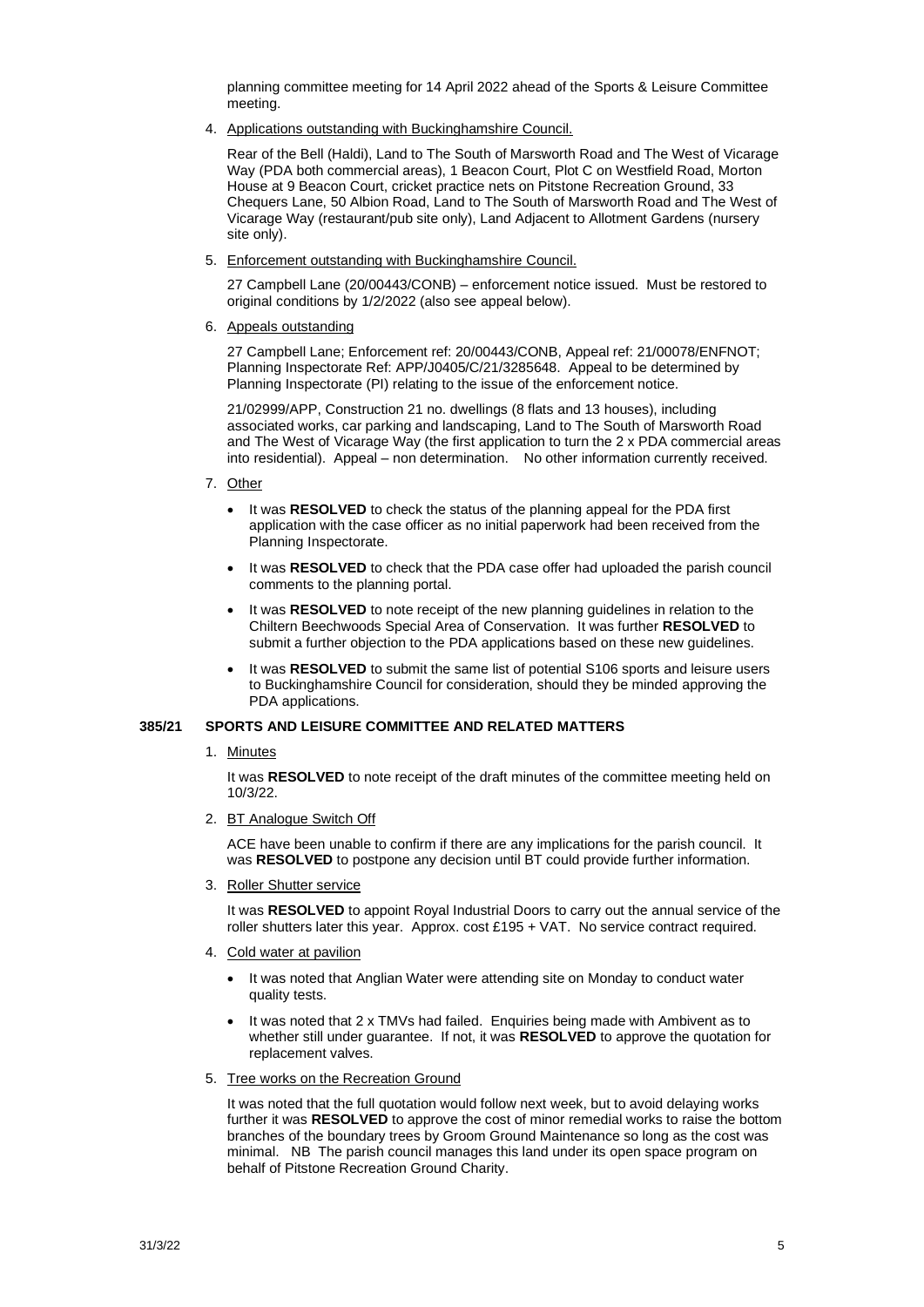- 6. Summer renovation of football pitches
	- It was **RESOLVED** to approve the works recommended by the sports & leisure committee for the 2 pavilion pitches ie approx. £5.5k for 20 x bags of fertiliser, 15 bags of grass seed and 30 tonnes of top dressing plus labour, to be undertaken by Groom Ground Maintenance. This will renovate the key areas only eg centre lines.
	- No specific works required for the recreation ground pitch.
	- Pavilion pitches to be closed from 22 May to 5 August inclusive, re-opening on 6 August. Clubs notified. No concerns raised.
	- Mr Bailey asked if the pitch extension would be carried out at the same time. The parish council confirmed that the groundworks had already been completed. The goal sockets would be moved out to the extended point once the club were promoted to Step 6, to allow the ground sufficient time to bed in. P&IUFC were not moving to Step 6 next season and had not confirmed that they required the goal sockets moved this summer.

#### 7. Non-Domestic Rates

It was noted that Buckinghamshire Council had provided 100% small business relief to discount the rate bill (£2,020.95 for 2022/23) to zero.

- 8. Weekday Parking Capacity at Pitstone Pavilion
	- It was **RESOLVED** to respond to the applicant that the Parish Council would be willing to provide weekday parking capacity for approximately 10 vehicles at the pavilion.
	- The applicant would need to be responsible for locking and unlocking the car park gate.
	- Vehicles to be parked at the far ends of the car park, to leave the nearest parking spaces available for pavilion hirers.
	- It was **RESOLVED** to enquire if the applicant had a particular hire fee in mind, but the Parish Council discussed and agreed the type of figure that they would find acceptable.

Buckinghamshire Councillors D Town and P Brazier departed the meeting.

9. Ambivent Service Contract

It was RESOLVED to renew the annual service contract for the pavilion heating / water / air conditioning with Ambivent (cost £675 + VAT).

10. Financial Summary for the Pavilion

It was **RESOLVED** to note receipt of the financial summary for the pavilion, along with the various cost/benefit profiles of the different hirer types.

## **386/21 STAFFING COMMITTEE AND RECRUITMENT MATTERS**

#### 1. Minutes

It was noted that no committee meeting had taken place during the month and therefore no minutes were due.

2. NJC Pay Award for 2021-22

It was **RESOLVED** to adopt the NJC pay award for 2021-22 (current financial year) increasing SCP32 from £18.58 to £18.90ph. It was noted that the back pay arising £499.20) for the 1/4/21-31/3/22 period, would be processed in the April 2022 payroll.

3. SCP Incremental Grade

It was **RESOLVED** that, as performance had been more than satisfactory, that the clerk would be granted the contracted one spinal column point increase with effect from 1/4/22. SCP33 equates to £19.53ph.

4. National Living Wage

It was noted that the increased rate of National Living Wage (from £8.91 to £9.50) becomes effective 1/4/22. Council has previously **RESOLVED** to adopt. Applicable staff have been informed.

5. New Councillor

It was noted that Councillor Mrs Amy Dragon had returned her Declaration of Acceptance of Office and Register of Interests. Welcome publicity has been issued. Cllr Dragon was warmly welcomed to the council.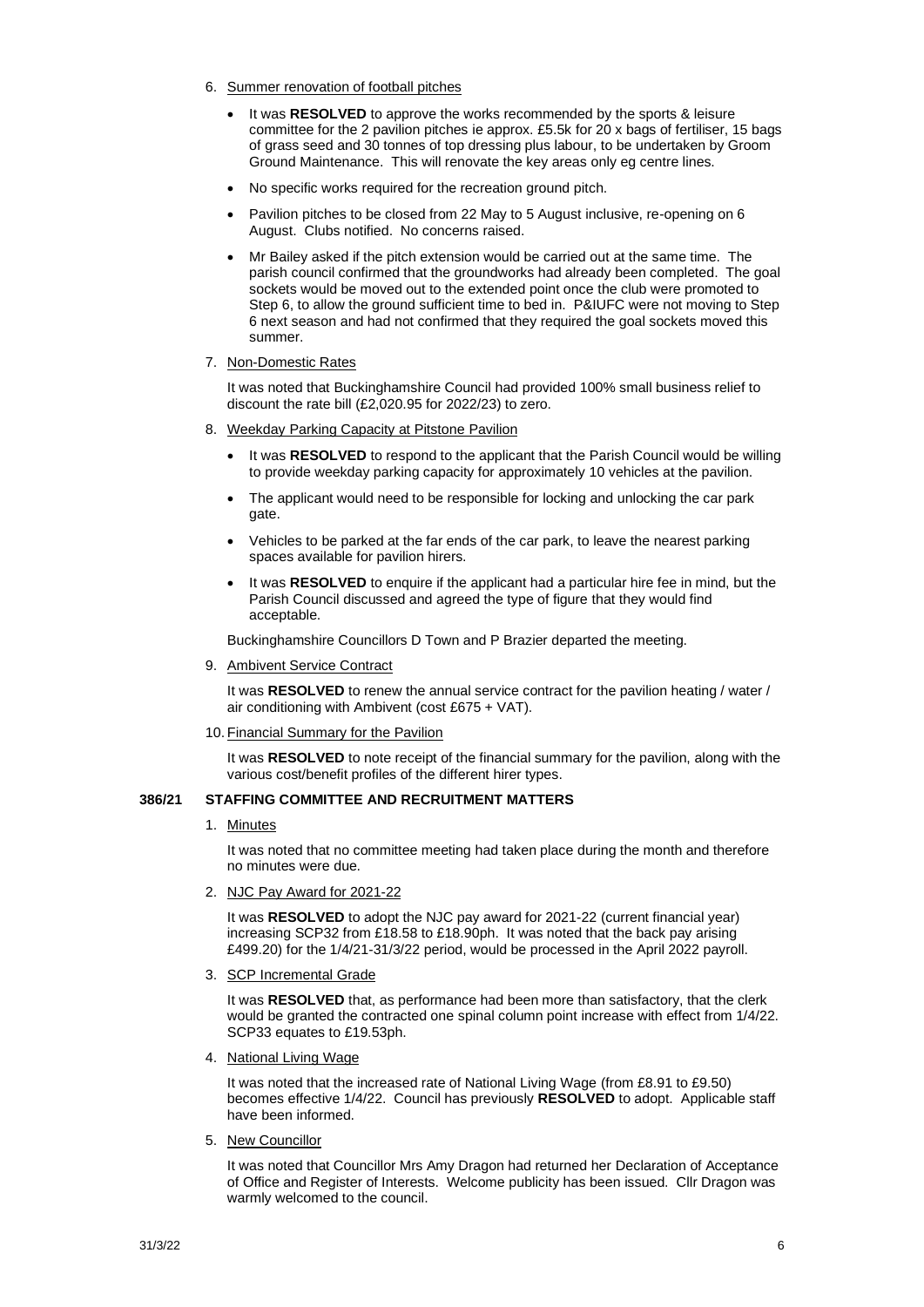6. PPP Vacancy

Editor currently exploring options with one individual. However, the council continues to promote this vacancy in the meantime.

- 7. Litter Picking Holiday Cover
	- It was **RESOLVED** to enquire if the Facilities Manager might be willing to empty the Recreation Ground bins just for holiday cover, as other staff were unable to take on this extra duty.
	- If this was not a feasibility, it was **RESOLVED** to explore options with local temp firms.
	- See later minute re additional bins near the skate park / ball court.
	- It was **RESOLVED** to review any need for additional staff at the next meeting.
	- It was also **RESOLVED** to consider ways that we might be able to encourage users to use the recycling & refuse bins rather than drop their litter, perhaps in conjunction with CuriosiTea. Also see later minute re kids' competition.
- 8. Year End Payroll

It was noted that the year-end payroll statutory requirements were in hand and would be completed on schedule when the year ends on 5/4/22.

## **Charity Matters:**

#### **387/21 PITSTONE PARISH CHARITY**

It was **RESOLVED** to note receipt of the draft minutes of the charity meeting held on 24/2/22. No matters were referred to the parish council as local authority.

#### **388/21 PITSTONE RECREATION GROUND CHARITY**

It was **RESOLVED** to note receipt of the draft minutes of the charity meeting held on 24/2/22. No matters were referred to the parish council as local authority.

# **Working Group Matters:**

#### **389/21 YOUTH CAFÉ**

- It was noted that the Café Manger would be presenting to Year 6 at Brookmead on 6/4/22.
- It was **RESOLVED** to approve the purchase of a replacement sandwich toaster (approx. cost £30).
- It was **RESOLVED** to approve the commission of PAT tests for youth café equipment from Vita Electricals.

# **390/21 PITSTONE DEVELOPMENT AREA**

- 1. It was noted the discussions were ongoing between Nicholas King Homes, Pitstone Memorial Hall Charity, Buckinghamshire Council and Pitstone Parish Council regarding several issues relating to the MUGA, car park and hall car park.
- 2. It was noted that the Playdale site visit / survey had taken place on 29/3/22. Proposals and quotation to follow on 26/4/22.

Mr S Bailey departed the meeting.

## **Other Matters:**

#### **391/21 DEVOLVED SERVICES**

- 1. It was **RESOLVED** to issue a hedge cutting notice to 2 The Pightle re Vicarage Road as instructed by Transport for Bucks.
- 2. Wilder Grass Verges
	- The feedback and presentation meetings from BC's Creating Wilder Road Verges presentation on 17/3/22 was noted.
	- It was **RESOLVED** to make enquiries with existing three parish council grass contractors as to their ability to cut & collect any areas for the forthcoming year to identify possible trial sites.
	- It was **RESOLVED** to liaise with Maids Moreton parish council clerk, who is coordinating the parish response for interested parishes.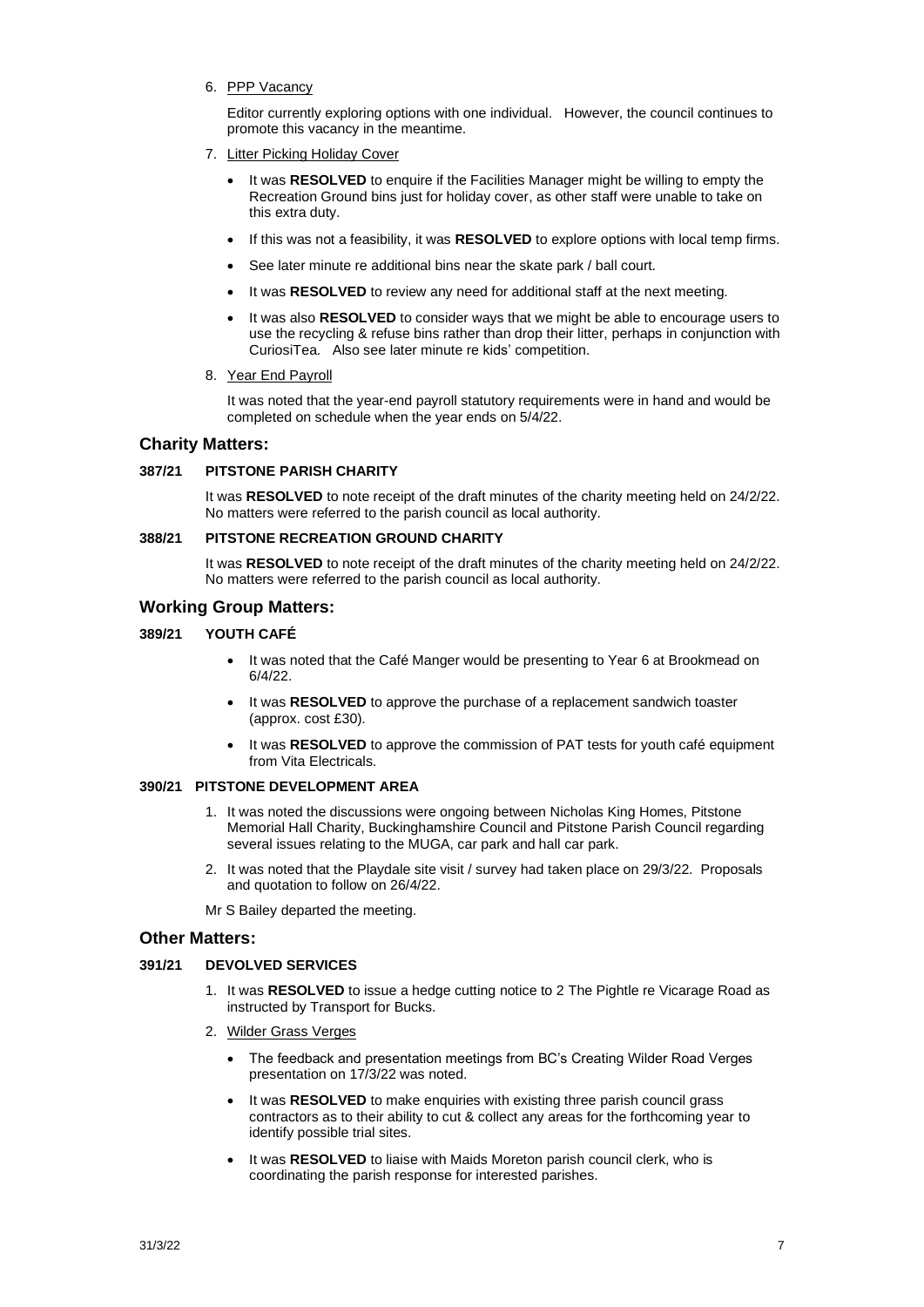• It was **RESOLVED** to liaise with Christopher Anousis of BC who is heading up the wilder verges project about delivery options.

## **392/21 SKATE PARK AND CONNECTING PATHS**

- 1. It was noted that installation was complete, and the skate park was open.
- 2. It was **RESOLVED** to try and schedule the skate park event for Saturday 23/4/22. 2- 4.30pm. Beginner session 2.30-3 and girls only session 3.30-4. General/professional skaters at other times. Freebies. Competitions. Lessons. Approx. cost £200. Supported by local banners, posters and social media publicity approx. cost £150 + VAT.
- 3. It was noted that the area was seeing a huge uplift in litter which had generated some complaints. It was **RESOLVED** to purchase 2 x additional litter bins for the skate park / ball court area of the recreation ground, and further **RESOLVED** to upgrade these to joint litter/recycling bins. Approx. cost therefore in the region of £800 per unit.
- 4. It was **RESOLVED** to accept the kind donation of a memorial bench for Jake & Matt to be located on the recreation ground facing into the skate park. The parish council **RESOLVED** to meet the cost of the plinth, installation, and ongoing maintenance.
- 5. It was noted that the skate park and benches had been added to the insurance policy.
- 6. It was **RESOLVED** to write-off one old metal bench removed from the old play space area as part of the skate park construction.
- 7. It was **RESOLVED** to note receipt of the skate park project financial summary.

#### **393/21 COMMUNITY BROADBAND / FIBRE TO PROPERTY**

It was noted that this project was currently live. Deadline for expressions of interest 30/4/22. Weekly reminders to be posted to social media.

#### **394/21 HIGHWAYS**

1. Pitstone and Ivinghoe Safety Scheme works by Brookmead School

Cllr Weber provided feedback from the presentation held on 23/3/22. It was noted that Head of Highways had declined the advisory 20mph zone. It was noted that discussions continued regarding the style of the bollard – IPC to provide further information. The drawings for the area had now been received and could be issued to residents / via social media in conjunction with IPC.

2. TfB Stakeholder Event 22/3/22

It was **RESOLVED** to note the feedback relating to winter gritting, extent of their estate, progress with the new contract etc.

3. LED Streetlight Rollout for 2022/23

Cllr Weber declared a non-pecuniary interest as a resident of Cheddington Road.

It was **RESOLVED** to continue the 19W roll out by converting all Cheddington Road and as many of Vicarage Road as the £7k budget for 22/23 will permit during the forthcoming year. L&T to advise if they believe any specific locations would benefit from 29W.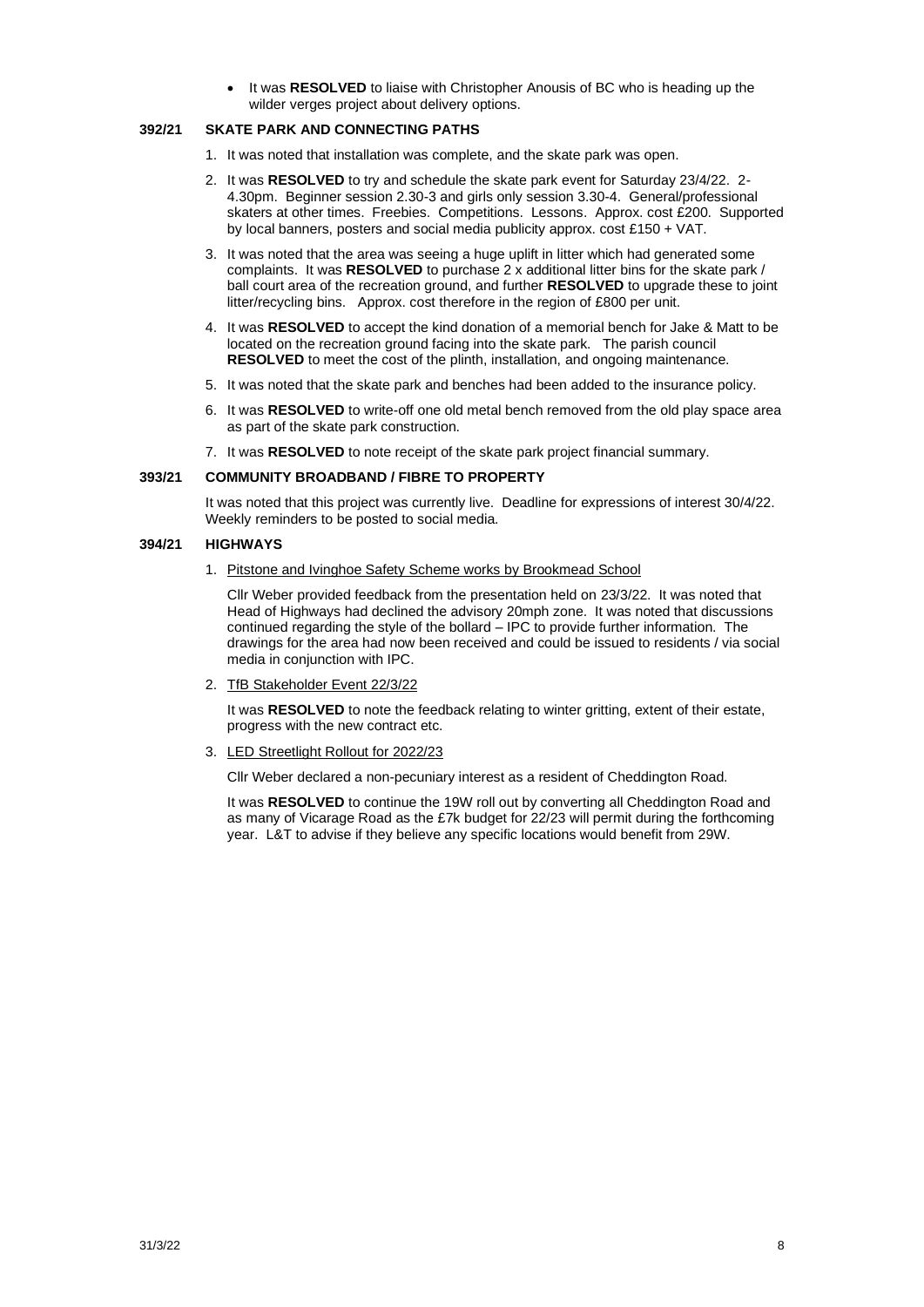#### **395/21 CONSULTATIONS**

- 1. It was **RESOLVED** that no response was required to the Luton Rising consultation about the expansion of Luton airport passenger numbers.
- 2. It was **RESOLVED** that no response was required to The Boundary Commission consultation on proposed constituencies.
- 3. It was **RESOLVED** to respond to NALC smaller councils' body and request that they continue to pursue the option of remote/dual council meetings for our sector.

## **396/21 POLICIES**

- 1. It was **RESOLVED** to approve the annual review of the Investment Policy. The Chairman was duly authorised to sign on behalf of the council.
- 2. It was **RESOLVED** to approve the annual review of the Guide to Information Available and associated charges. The Chairman was duly authorised to sign on behalf of the council.
- 3. It was **RESOLVED** that the Major Projects Leaflet was not currently required as all the major housing developments had been completed and the information was freely available on the website.
- 4. It was **RESOLVED** to approve the annual review of the Environmental Policy. The Chairman was duly authorised to sign on behalf of the council.
- 5. Asset Register review to carry forward to the next meeting.

## **397/21 SUBSCRIPTIONS**

It was **RESOLVED** to renew the annual membership to Community Impact Bucks / Community Buildings Network (£65).

#### **398/21 PITSTONE PARISH POST**

- 1. It was **RESOLVED** to approve the parish council submission for the forthcoming edition of Pitstone Parish Post.
- 2. It was **RESOLVED** to note receipt of the financial summary for PPP.

#### **399/21 CHILDREN'S COMPETITION**

- It was **RESOLVED** to run a Keep Pitstone Tidy poster campaign promoting antilittering and anti-dog fouling. Posters to be erected around the recreation ground, open space, and key roads. Winners to receive a copy of their printed posters & a certificate. Involve the school & local clubs.
- It was **RESOLVED** to remove the historic temporary anti-speeding signs erected after the last children's competition.

#### **400/21 ANNUAL PARISH ASSEMBLY - 19/5/22**

It was **RESOLVED** to amend the agenda to schedule the tea break after the MP had spoken, then to print and supply for distribution with PPP.

#### **401/21 JUBILEE**

- 1. It was **RESOLVED** to approve the request from I&P Women's Institute for them to be able to decorate features around the village eg recreation ground, and further **RESOLVED** to ask that they include the pavilion/front tree.
- 2. It was **RESOLVED** to order a platinum plaque to be mounted above the entrance to the function room, rededicating this as The Platinum Room to commemorate the jubilee.
- 3. It was **RESOLVED** to order the Maple to plant in front of the pavilion as part of the Queens Green Canopy (approx. £100 + VAT). Cllr Hawkins volunteered to assist with the planting. It was further **RESOLVED** to purchase the associated commemorative plaque with mounting spike (£35.50 + VAT).

#### **402/21 HEDGEHOG HIGHWAY**

It was **RESOLVED** to participate in the HedgeHogsRUs Hedgehog Highway project and purchase 1 x box of 50 hedgehog highway surrounds with explanatory leaflet, which should be sold to members of the public for £5 per unit. Further boxes to be ordered if demand is high. Cost £150 per box + postage.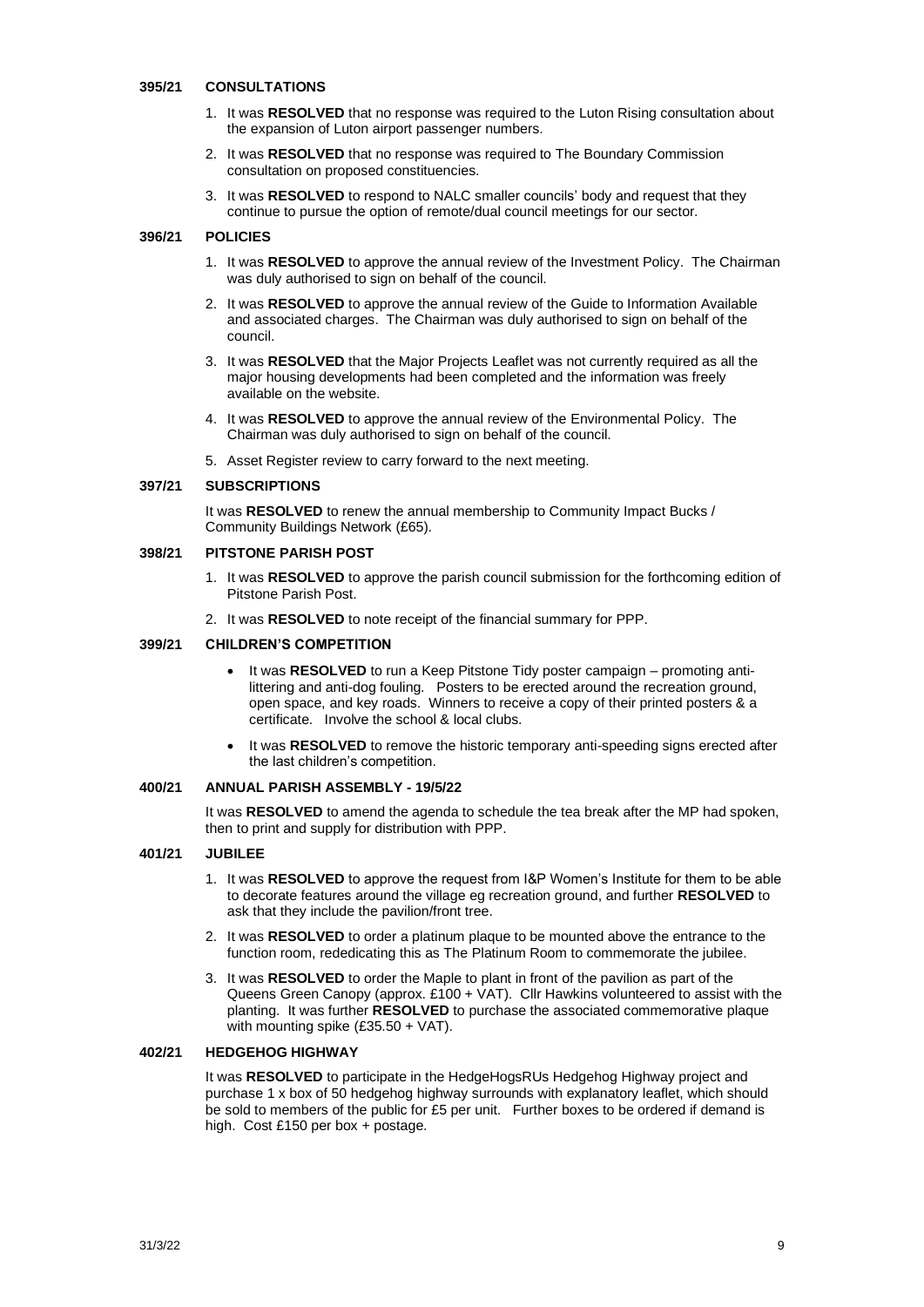## **403/21 INFORMATION PANELS FOR LOCAL WILDLIFE SITE**

The council was delighted to have been awarded a £2,500 grant from the Community Board towards the cost of 4 information panels for the main entrances to the Local Wildlife Site off Westfield Road. It was **RESOLVED** to accept the associated terms and conditions.

#### **404/21 ISSUES RAISED BY MEMBERS OF THE PUBLIC**

- 1. It was **RESOLVED** to note the response from Buckinghamshire Council (BC) declining permission for additional trees at the end of Hever Close. BC raised concerns about antisocial behaviour if a bench was installed so close to the properties and requested evidence of need and support from all the residents, PPC and TVP before they would consider this further. The Parish Council offered to carry out the necessary consultation. The resident has not requested that this is progressed. Therefore no further action to take at present.
- 2. It was noted that VAHT were unable to provide any funding towards the bench for the end of Glebe Close but had approved the location of one here. It was noted that the family of Mr W Ruck would very much like to locate their memorial bench at this location, as he very much enjoyed admiring the hills, and will fund the bench. The Parish Council had advised all 6 of the closest properties about the proposal and only 1 objection has been raised. It was therefore **RESOLVED** to progress with the location of a memorial bench to Mr W Ruck at this location. It was further **RESOLVED** that the parish council would meet the cost of the concrete plinth, installation of the bench and ongoing care & maintenance.
- 3. No other matters raised by residents to be tabled on the next agenda.

## **Financial Matters:**

## **405/21 FINANCIAL MATTERS**

1. Chairman's Expenses

It was noted that the Chairman would not be submitting any year-end expenses for the 2021-22 financial year.

2. Rushendon Furlong S106

Still waiting for confirmation from Buckinghamshire Council of any implications relating to S106 funds that were not specifically allocated to a site/project within their legal agreements.

3. Staff Overtime

It was **RESOLVED** to approve the payment of 40 hours of overtime for the parish clerk incurred during February. It was noted that no overtime had been required by the Parish Assistant during February.

4. VAT Return

It was noted that the monthly VAT return had been submitted. HMRC to refund £26,647.42 to PPC in relation to the 1-28/2/22 period (high due to the skate park payments).

5. Financial Summaries and Expenditure

The bank reconciliation, financial summary, confidential salary payments, pavilion & allotment monthly summaries, skate park project financial summary, pavilion building financial summary, budget monitor, debtors and creditors were noted.

It was **RESOLVED** to make the payments outlined in the financial summary and two councillors were granted approval to enact the bacs transfers. The Chairman was granted authority to sign the financial papers on behalf of the council.

6. Internal Controls

It was noted that the Internal Controls had been undertaken with no issues or actions arising.

7. Year End 'Internal' Audit

It was **RESOLVED** to note receipt & approve the terms of engagement issued by IAC Ltd. Council is in a long-term agreement with this partner.

# **Reports & Other:**

#### **406/21 REPORTS**

1. Cllr Nicholls provided feedback from the Windmill Preschool Open Day held on 12/3/22.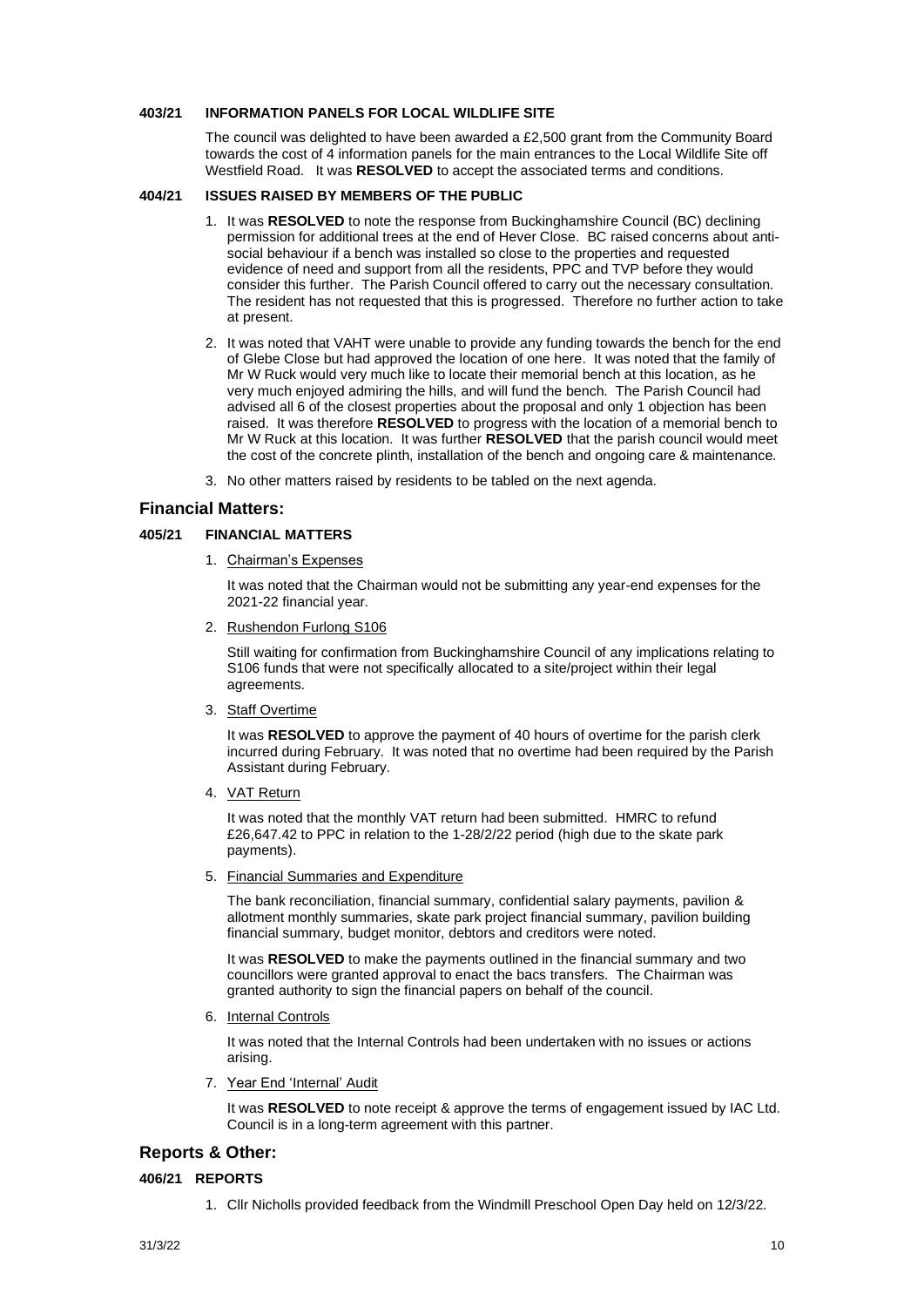- 2. It was **RESOLVED** to note receipt of the latest PAA risk assessment. No matters had been referred to the parish council for consideration.
- 3. It was noted that 1 allotment tenant had surrendered their plot. A new tenant would be notified to the parish council by PAA in due course.
- 4. 16 street light issues, broken tree and broken road sign reported to Taylor Wimpey. 1 non-operational streetlight by Delicious Meals reported to TfB (40189468)
- 5. The other minor reports were noted but not discussed in detail.

#### **407/21 OTHER**

1. Date and Time of Next Meeting

It was noted that the next full Parish Council meeting would take place on 28 April 2022.

- 2. The following items were noted for inclusion on the agenda
	- Year End reconciliation of S106 account and transfer of associated funds.
	- Year End review of funds to be held in NatWest reserve account plus transfer of associated funds.
	- First draft of year-end figures
	- First draft of Annual Report for council.
	- First draft of Annual Return, Year End Accounts and Year End Report
	- First draft of Trustees Annual Report and Accounts, plus Annual Returns, for Pitstone Parish Charity and Pitstone Recreation Ground Charity
	- Quarterly grant application consideration
	- Annual check of all electronic banking payment details held for suppliers etc.
	- Review and re-issue occupational licence to P&IUFC for pavilion
	- Renew membership to Action 4 Youth
	- Annual review of community self-help plan
	- Annual review of pavilion terms and conditions of hire
	- No other items were raised for inclusion.
- 3. Reminders and Forthcoming Events

The following reminders & events were noted:

- Parish Council meetings: 28/4/22, 26/5/22, 30/6/22, 28/7/22, 1/9/22, 29/9/22, 3/11/22, 24/11/22, 5/1/23.
- Sports and Leisure Committee meetings: 14/4/22, 5/5/22 (one week early), 9/6/22, 14/7/22, 11/8/22, 8/9/22, 13/10/22, 10/11/22 and 8/12/23.
- PPP Publication dates: April, July (briefing deadline 2/6/22), October (briefing deadline 1/9/22), and January (briefing deadline 5/12/22).
- Additional Queen's Platinum Jubilee bank holiday 3/6/22 (late May bank holiday moved to 2/6/22)
- Floodlight planning permission valid until 3-8-2023
- Party in the Park 16 July 2022.
- Play around the Parishes 10-12 on Thurs 18/8/22.
- BC Clerks Forum: 5/4/22 Parish Clerk
- Community Building CIB Zoom Session 26/4/22 12-1.30 Parish Clerk
- Community Led Housing Collaborative Housing Zoom Briefing 5/4/22 Cllr Weber.